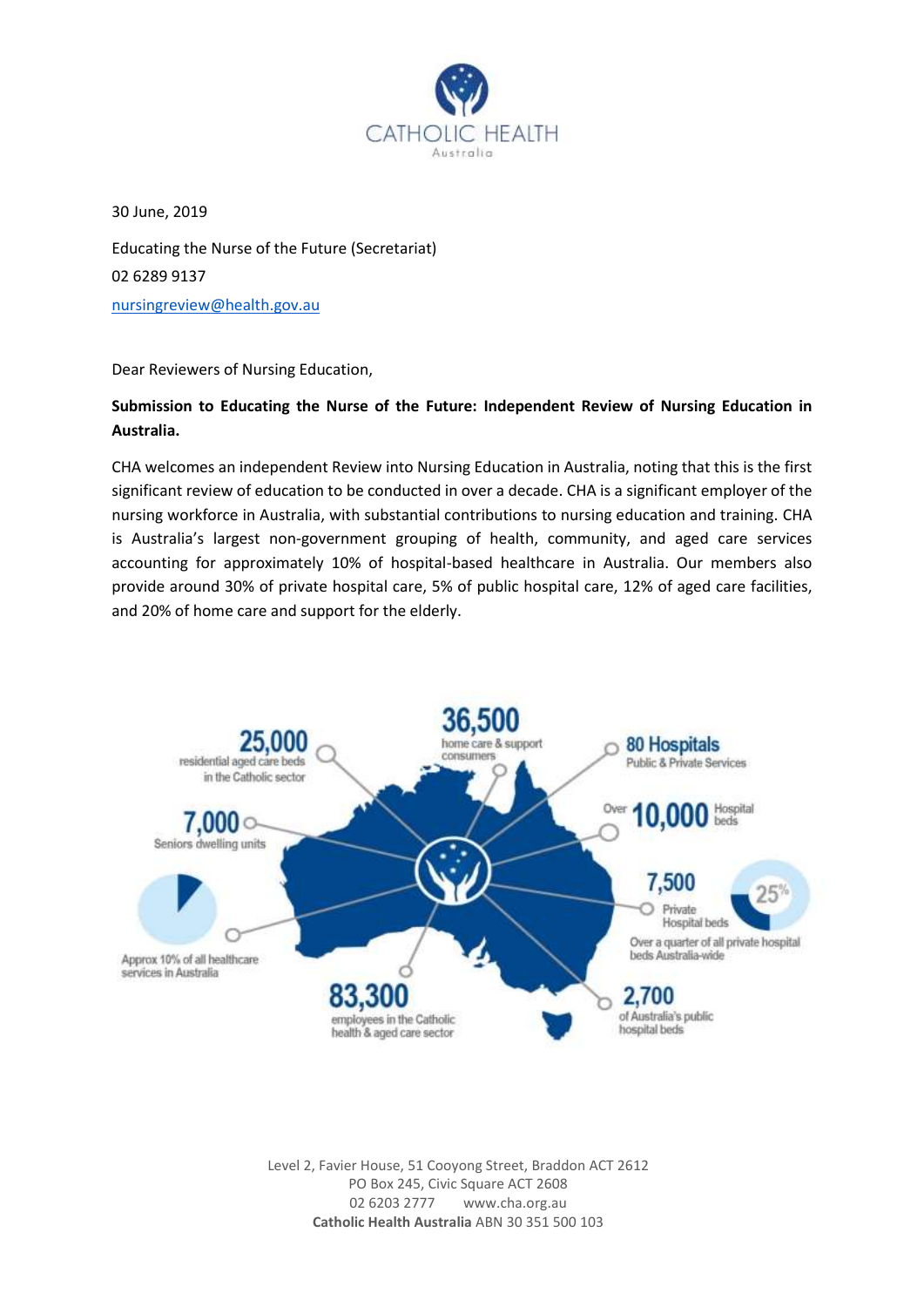

The nursing workforce is the single largest workforce in Australia, with over 378,325 nurses in 2019, three times as large as the medical practitioner workforce. <sup>1</sup> As such, CHA thus recognises that the impacts of a review are likely to be significant and grateful for the opportunity to participate.

CHA members report a large variation in work preparedness of newly graduated nurses. Improving this variation necessitates changes be made to enrolment and graduation requirements of nursing students. CHA and its members strongly recommend the introduction of standardisation in enrolment requirements for both domestic and international students entering nursing education.

Training and education of nurses extends beyond formal education institutions and relies heavily on the health care sector to develop skills and competencies of nurses through graduate and transition programs. CHA's members invest a significant amount of resources in this regard. However, there remains a disparity between nursing graduate numbers and the amount of graduate programs available to them. To improve this, further funding support for both the public and private hospital sector to undertake this training is needed.

Please find *attached* our submission, which focuses on areas of nursing education and training relevant to the CHA membership, including public hospitals, private hospitals and aged care. If CHA can be of any further assistance during this review process, please do not hesitate to contact us.

Yours sincerely,

 $\overline{a}$ 

Suzanne Greenwood EMBA LLM LLB FIML MAICD MCHSM Chief Executive Officer Catholic Health Australia M: (02) 6203 2777 E: suzanneg@cha.org.au

<sup>1</sup> Nursing and Midwifery Board of Australia, 2019, Registrant Data, Table 1.1.Available at <https://www.nursingmidwiferyboard.gov.au/About/Statistics.aspx>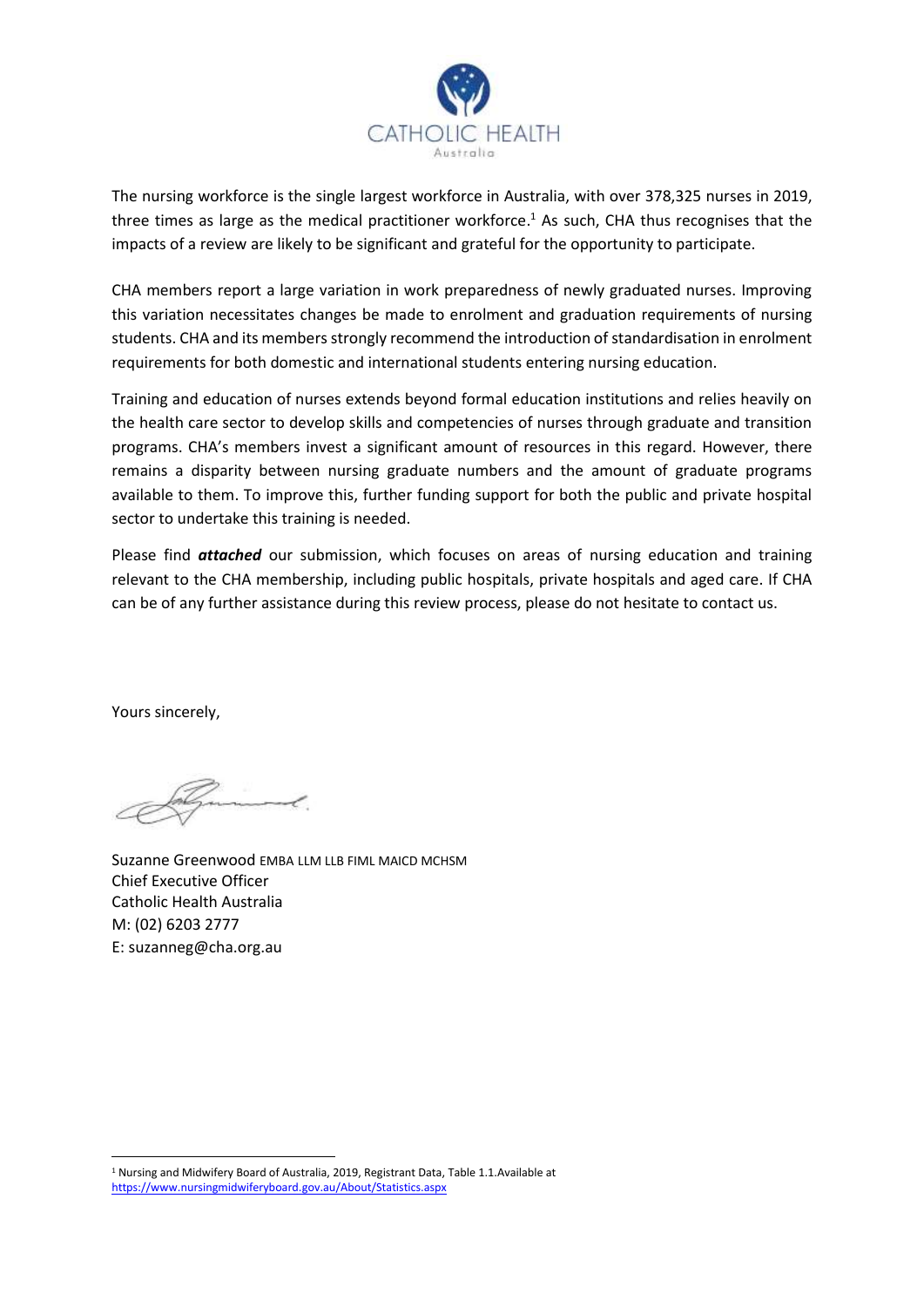

# **Summary of CHA Recommendations**

- 1. Work with the sector to gain consensus on the competencies required for work readiness and develop measures of minimum expectations following the completion of nursing education.
- 2. Introduce standardised enrolment requirements for nursing qualifications that ensure appropriate quality of students enter the profession, such as considering a minimum ATAR for university entry nationally.
- 3. Ensure that all nurses are receiving an education from a workforce that has current knowledge of nursing practice.
- 4. Fund and support health services and education providers to ensure all nursing students are accessing appropriate, relevant, and sufficient clinical placements that enable them to have the required skillset when entering the workforce.
- 5. Significantly increase funding in both the public and private sectors to enable health services to provide sufficient training to meet the future needs of the health workforce.
- 6. Develop nationally consistent nomenclature/titles, code of conduct, professional standards, scope of practice and educational requirements.
- 7. Introduce regulation of the unregulated healthcare workforce.
- 8. Continue to advocate to raise the status and profile of nursing through educational campaigns that promote the benefits of a career in nursing.
- 9. Explore opportunities that enable people from diverse backgrounds to access nursing educational pathways.
- 10. Investigate the consistency of competencies of international student graduates entering and exiting the Australian university system.
- 11. Review visa frameworks that prevent the ability of the health sector to hire some skilled migrants.
- 12. Review the consultation process, Terms of Reference for the review, and representation on the Advisory Board.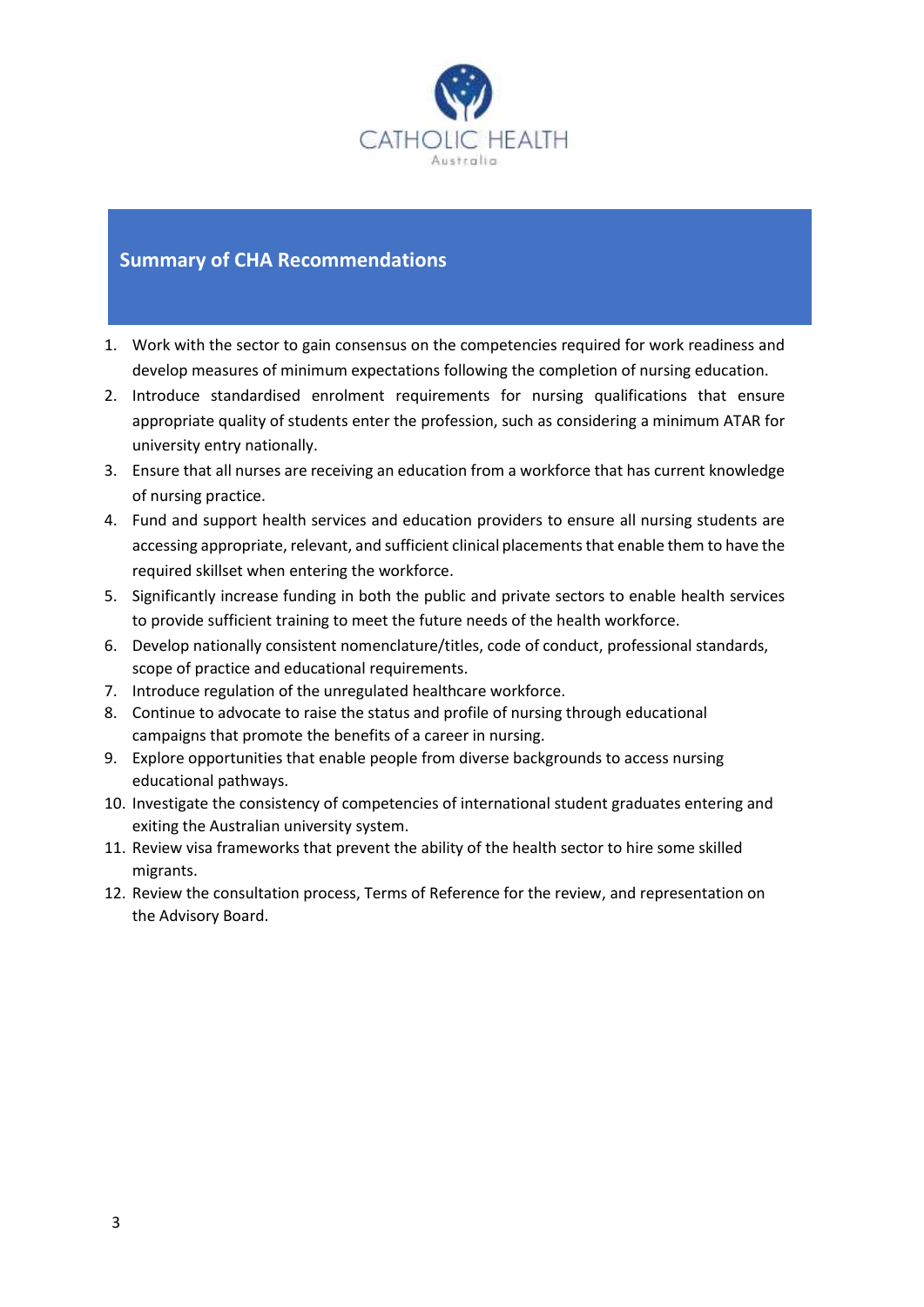

# Effectiveness of current educational preparation

The nursing workforce is Australia's largest regulated workforce forming a critical component of Australia's overarching health system, which is set to face significant challenges in the coming years. Creating a suitable and prepared nursing workforce for these challenges includes consideration not only of recruitment and retention of nursing staff, but also ensuring that the education of nursing students drives the production of well-prepared and motivated nurses.

Australia's nursing education system creates significant variation in the preparedness of nurses for the workforce. In 2017, CHA and the Australian Private Hospitals Association (APHA) released a report on the workforce in the private hospital sector, which found that the variation in the work preparedness of nurses varied widely, particularly when it relates to practical skills.<sup>2</sup> In order to prepare students adequately for the workplace and to retain them in the workforce, education programs need to provide students with the skills for coping with their patient care role with complex patients and in difficult workplace environments.

The notion that a diploma or degree prepared graduate will create a nurse with practical experience required for the job is unrealistic, and many employers do not expect a recent graduate to be fully "work ready", which is why transition programs have been created. Different employers, in different regions and different service types are all likely to have variations on what is considered "work ready".

It is the belief of CHA members that there should be increased collaboration between education providers and the health sector to develop a common understanding of the term "work ready." This could be achieved through the development of mechanisms allowing for increased discussion, information sharing, and thorough consultation with the healthcare sector on issues such as the development of curriculums and other important policies, for example the Australian Qualifications Framework (AQF). $3$  This would help to reduce misunderstandings, false expectations and enable healthcare services to better support new graduates entering their services. The inclusion of private providers in these dialogues is vital as they are currently an underutilised resource in the provision of nursing education. The time is right for cross sector discussions to establish a common national understanding on the level of knowledge and skills required for new graduates entering the workforce.

Better cross-sectional collaboration between the education and health sectors would also be enhanced through increased data sharing. Our members are experiencing workforce shortages in a number of speciality areas and there are not enough new or experienced nurses to meet needs in many rural and remote areas. CHA facilities currently have the ability to forecast their projected nursing workforce requirements three years in advance. CHA would support the development of a dedicated independent data repository, to which health services could contribute, which would

**.** 

<sup>&</sup>lt;sup>2</sup> Catholic Health Australia (CHA) and the Australian Private Hospitals Association (APHA). (2017). Education and Training in the Private Hospital Sector. Available at:<https://www.cha.org.au/news/what-s-new/596-private-sector-steps-up-to-train-australia-s-health-workforce> <sup>3</sup> Australian Qualifications Framework Council, Australian Qualifications Framework Second Edition January 2013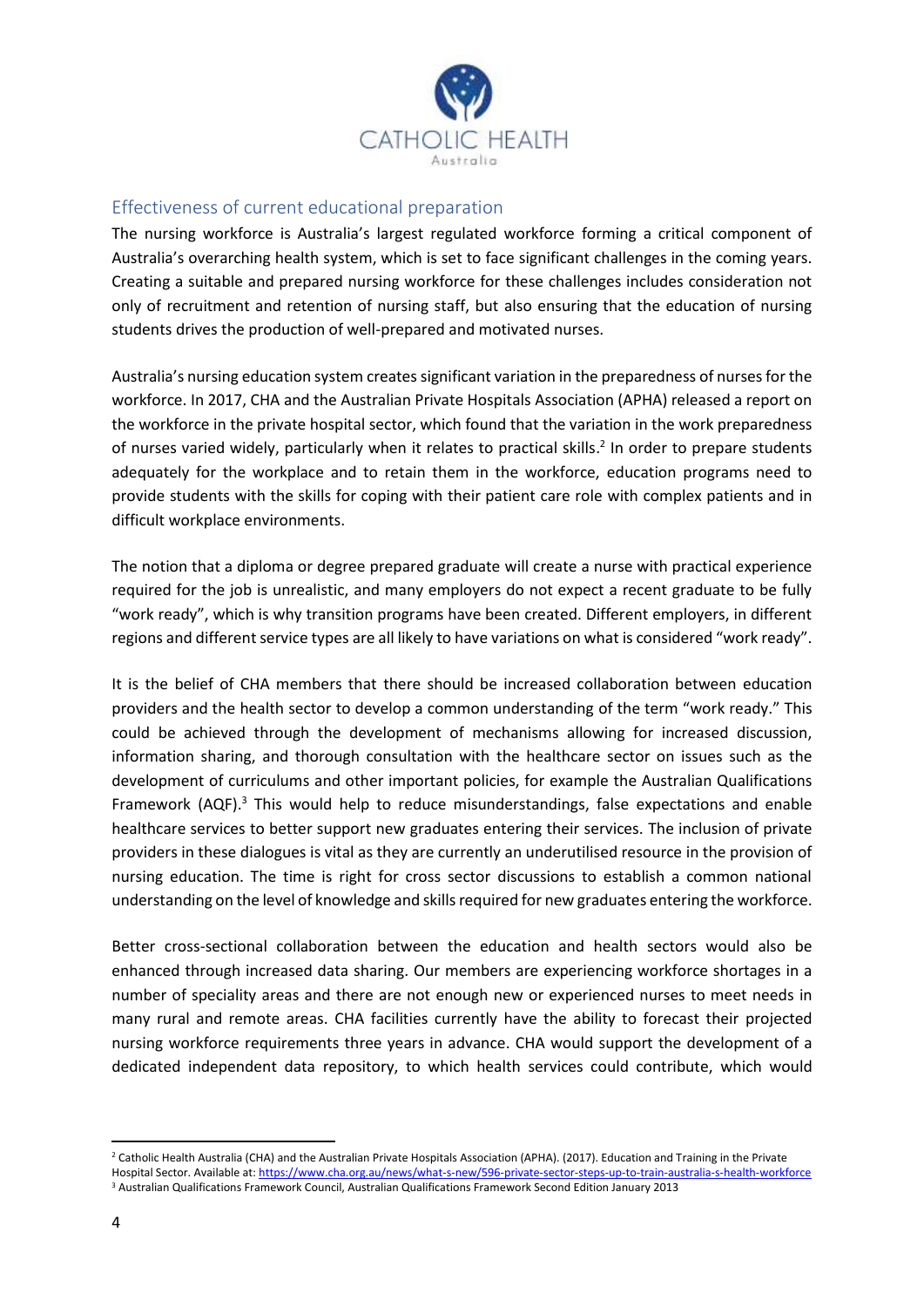

enable Education Providers (both vocation and universities) to more accurately predict future workforce needs and allocate student places accordingly.

CHA members currently expect that nurses graduating with a nursing diploma or degree should initially be equipped to work as a semi-independent beginner practitioner. That is, graduate nurses should be able to, at minimum, recognise and assess what is normal and be able to escalate situations where abnormal assessment has been recorded. Transition programs assist nurses to progress beyond this including building confidence, managing shift work, prioritisation, and other developing skills and competencies.

Many nursing students receive a portion of their "work ready" training using high fidelity simulation. High fidelity simulation provides a safe environment to practice nursing skills and is a good complement to clinical placement. Simulations are effective in developing decision making and assessment skills, however, clinical placement is essential in order to gain an understanding of patient complexity, team work, shift work, hand overs, patient relationships, record writing appropriately and how to follow procedures. Simulation labs are also very expensive to run which can limit accessibility and quality of experience for many students.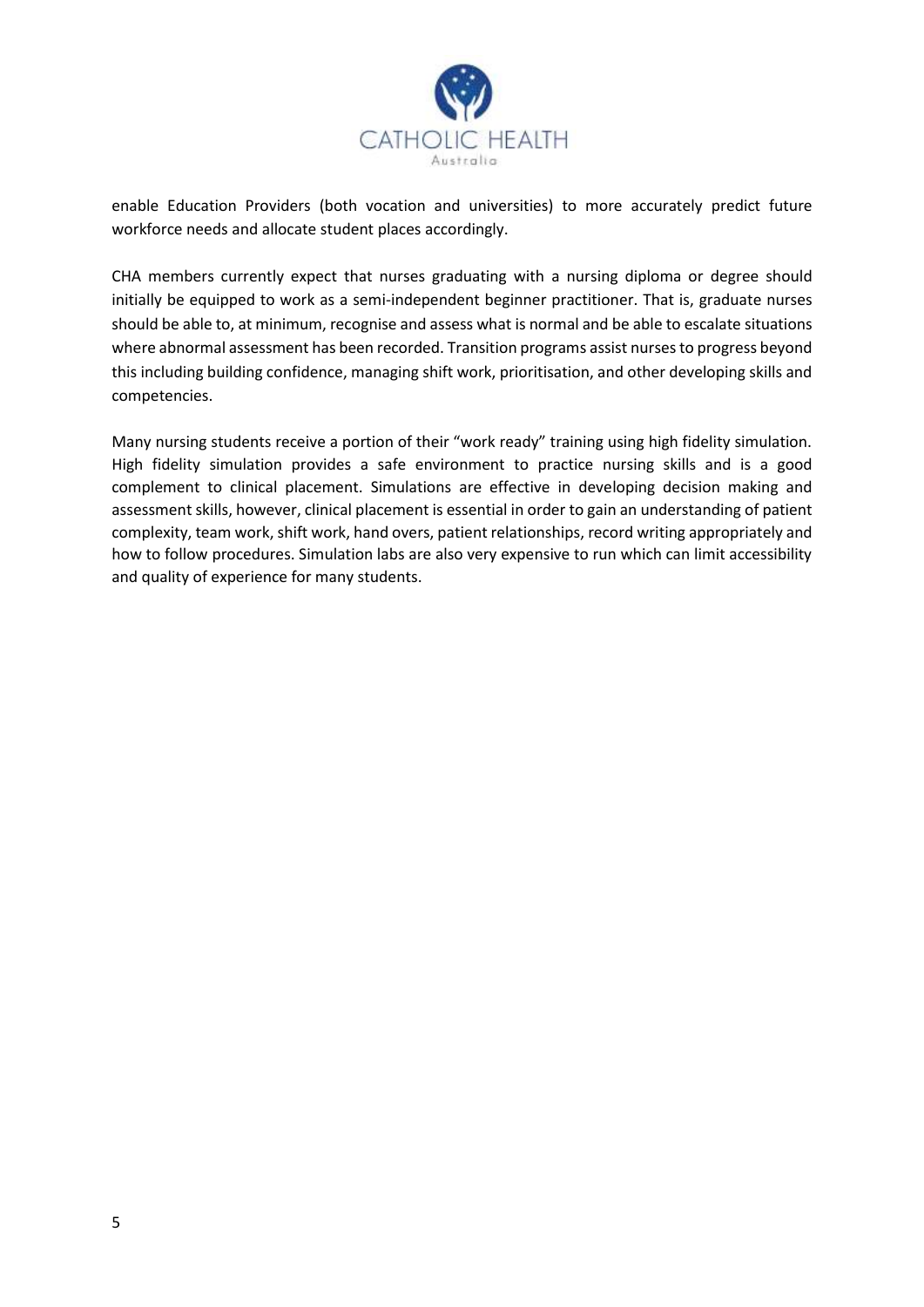

# CHA MEMBER CASE STUDY – MATER HEALTH SERVICES **'Building our Own' Enrolled Nursing Workforce**

In 2010 Mater identified 'building our own workforce' was required to ensure ENs had contemporary knowledge, practical skills, lifelong learning attitudes and professional behaviours in the workforce to look after patients and their families. To address this, the Mater introduced a nationally accredited, hospital-based Mater Diploma of Nursing Program, which offers an opportunity to gain a Diploma of Nursing (Enrolled-Division 2 nursing).

Mater Education is a nationally accredited, independent, hospital-based Registered Training Organisation that meets a national set of standards that assure nationally consistent, high-quality training, assessment and outcomes for students and participants. Mater Education is accredited under the Vocational Education and Training (VET) Quality Framework (VQF), and can issue recognised Australian Qualification Framework (AQF) Qualifications and Statements of Attainment.

Uniquely, Mater Education has an integrated partnership with Mater Health, ensuring the curriculum is relevant and contemporary and provides the opportunity for students come to class alongside practising healthcare workers.

The success of the program highlights the opportunities that can be gained through funding unique organisations in industry to be an integral part of nursing education, to ensure a sustainable nursing workforce that is skilled, knowledgeable and compassionate.

Increasing the quality and amount of clinical placement time in a nursing degree may assist with the preparedness of nurses to some extent, however, a solid rationale should support any proposed changes. There are a number of compounding factors that should first be addressed, which include the role of demand-driven uncapped nursing places, and large variation in the entry ATAR requirements for universities across Australia, and the work readiness of bachelor prepared graduate students. Flooding the market with students reduces the capability of hospitals to have appropriate clinical placements and does not benefit the student or employer. It is important that we ensure consistency and equality of placements, allowing students equal exposure to specialities that enable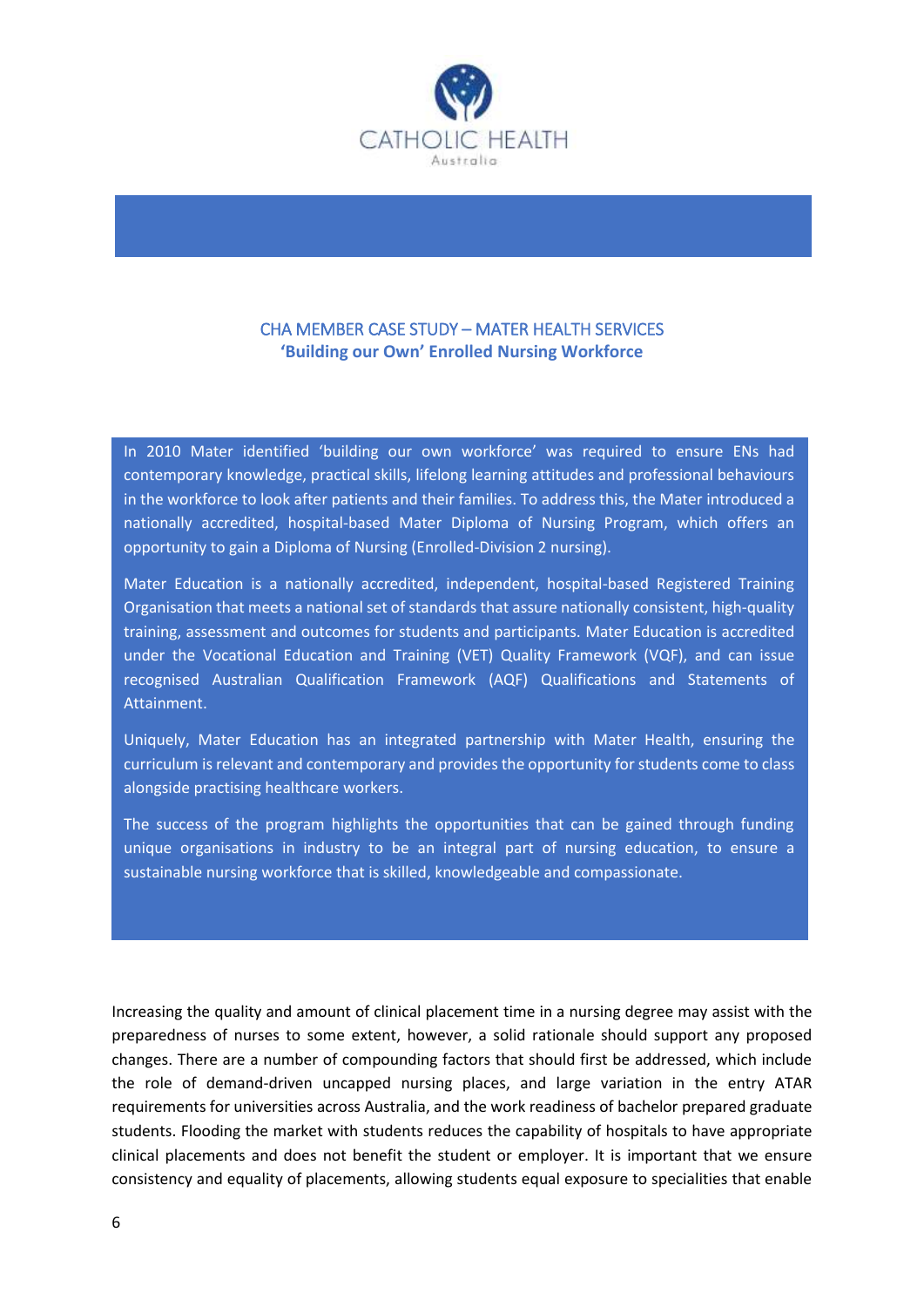

them to determine the areas where their skills and passion will empower them to build a long lasting and fulfilling career. The industry would benefit from a national minimum standardised clinical framework, as supported by Australian Nursing and Midwifery Accreditation Council (ANMAC), to enable increased consistency of knowledge and skill level within the sector, and equality of access to varied nursing practice experiences. It is vital that novice nursing practitioners have access to sufficient, appropriate and relevant clinical placements to ensure that they have the required skills to practice safely when entering the workforce.

Similarly, the principal role of university lecturers, many of whom have not held a clinical position in recent years, in nursing education should be complemented wherever possible by clinicians or academics who are currently practising. While there is a need to meet the future demand for nurses, created by the large proportion of retiring nurses, and increased population demand for nursing services, this must be met by sensible policy aimed at creating a nursing workforce suitably educated for the task. CHA believes it is important to ensure that all preceptors and facilitators are sufficiently qualified. This could include implementing a minimum experience level required for a nurse to take on this role, supporting nurses to undertake qualifications in education and training to build their teaching and assessment skills, and ensuing these qualifications are kept relevant with regular refresher trainings and assessments. CHA would also support the implementation of standardised regular clinical training for educators tasked with passing on best practice clinical knowledge and skills to students.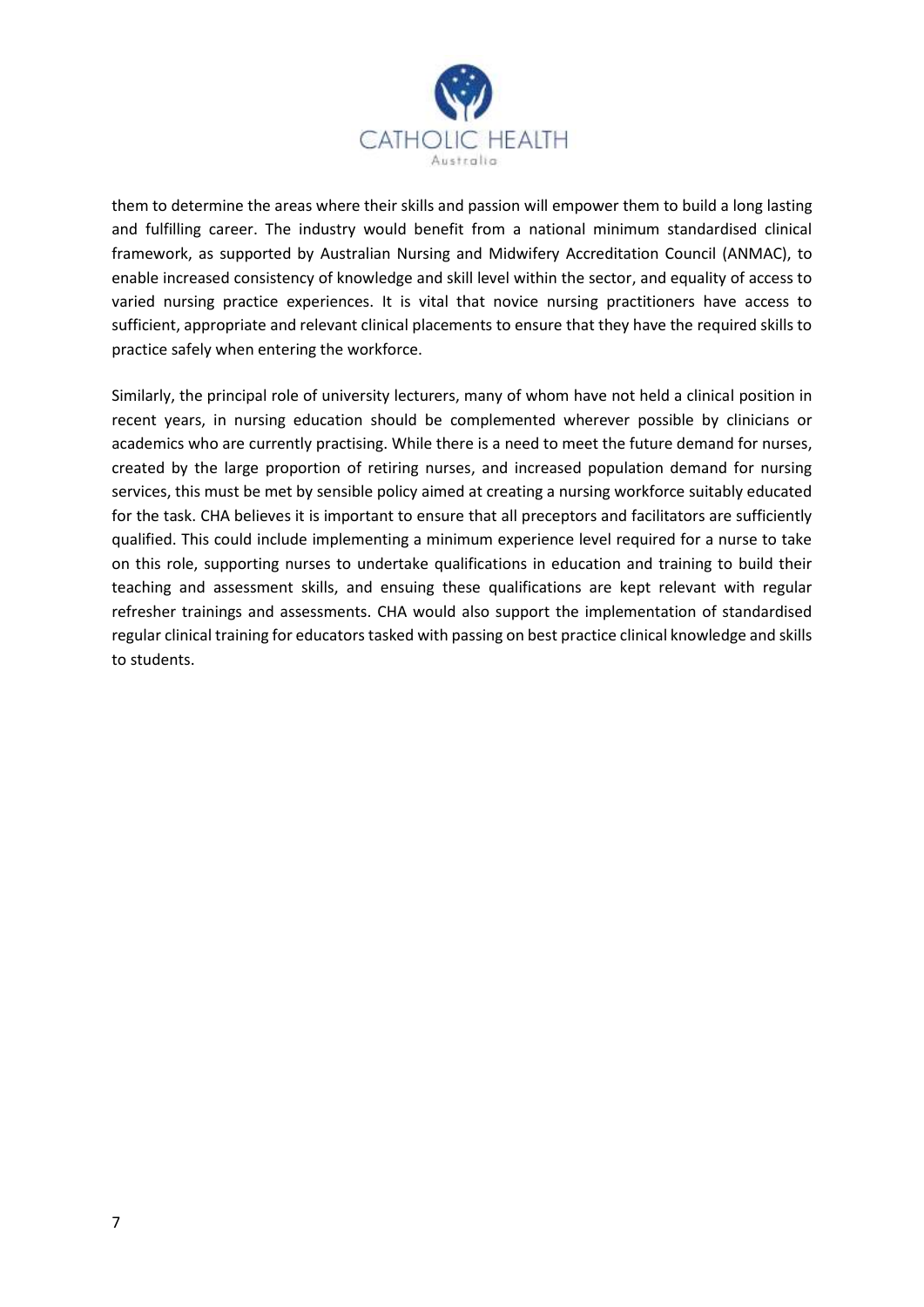

## CHA MEMBER CASE STUDY – CABRINI HEALTH MODEL **Improving Nursing Education Through Partnerships**

A model that has been successfully utilised in CHA member hospital Cabrini isto pay clinical nursing specialists, who have an interest in education, to remain by the bedside while also being upskilled with qualifications in education and training. As a result placements have become a really positive experience for all involved. The hospital has worked with their university partners to have their initial industry based training recognised as part of a Graduate Certificate in Clinical Education. Staff, who complete the initial training developed and run by Cabrini, are then supported to complete the remaining two units at the partner university to receive a full Graduate Certificate qualification. This model of preceptor training had many benefits. Not only does it improve clinical supervisor capabilities, and thus student experience, but it also strengthens the relationship between the hospital and partner university. Nurses undertaking units at the university, build important relationships with staff and students and develop a better understanding of university structures and systems.

The current education model also creates challenges for the generation of interest in some areas of training such as palliative care, mental health and aged care. Studies have shown that nurses entering these specialty areas are often motivated by previous professional or personal experience within these areas rather than the educational experience stimulating their interest.<sup>4</sup>

Mechanisms facilitating direct entry into these professions and utilising the ability of nurses to work in a broad scope of practice should be examined. Some of these areas are highly sought after in the private hospital sector and as a result, some private hospitals provide support for nurses undertaking further training, within the hospital itself or in partnership with universities.<sup>5</sup> For example, CHA's report on Palliative Care in the Catholic Sector identified a large shortfall of palliative care trained nurses, which required substantial investment from organisations to recruit "good" nurses and train them in-house in the palliative care speciality at a significant cost to the organisation.<sup>6</sup>

1

<sup>4</sup> Edward KL, Warelow P, Hemingway S, Hercelinskyj G, Welch A, McAndrew S, Stephenson J. (2015). Motivations of nursing students regarding their educational preparation for mental health nursing in Australia and the United Kingdom: a survey evaluation. BMC Nurs. 2015; 14: 29.

<sup>5</sup> Catholic Health Australia (CHA) and the Australian Private Hospitals Association (APHA). (2017). Education and Training in the Private Hospital Sector. Available at:<https://www.cha.org.au/news/what-s-new/596-private-sector-steps-up-to-train-australia-s-health-workforce> <sup>6</sup> Catholic Health Australia (CHA) (2019). Palliative Care in the Catholic Sector. Available at[: https://www.cha.org.au/news/what-s](https://www.cha.org.au/news/what-s-new/716-palliative-care-in-the-catholic-sector)[new/716-palliative-care-in-the-catholic-sector](https://www.cha.org.au/news/what-s-new/716-palliative-care-in-the-catholic-sector)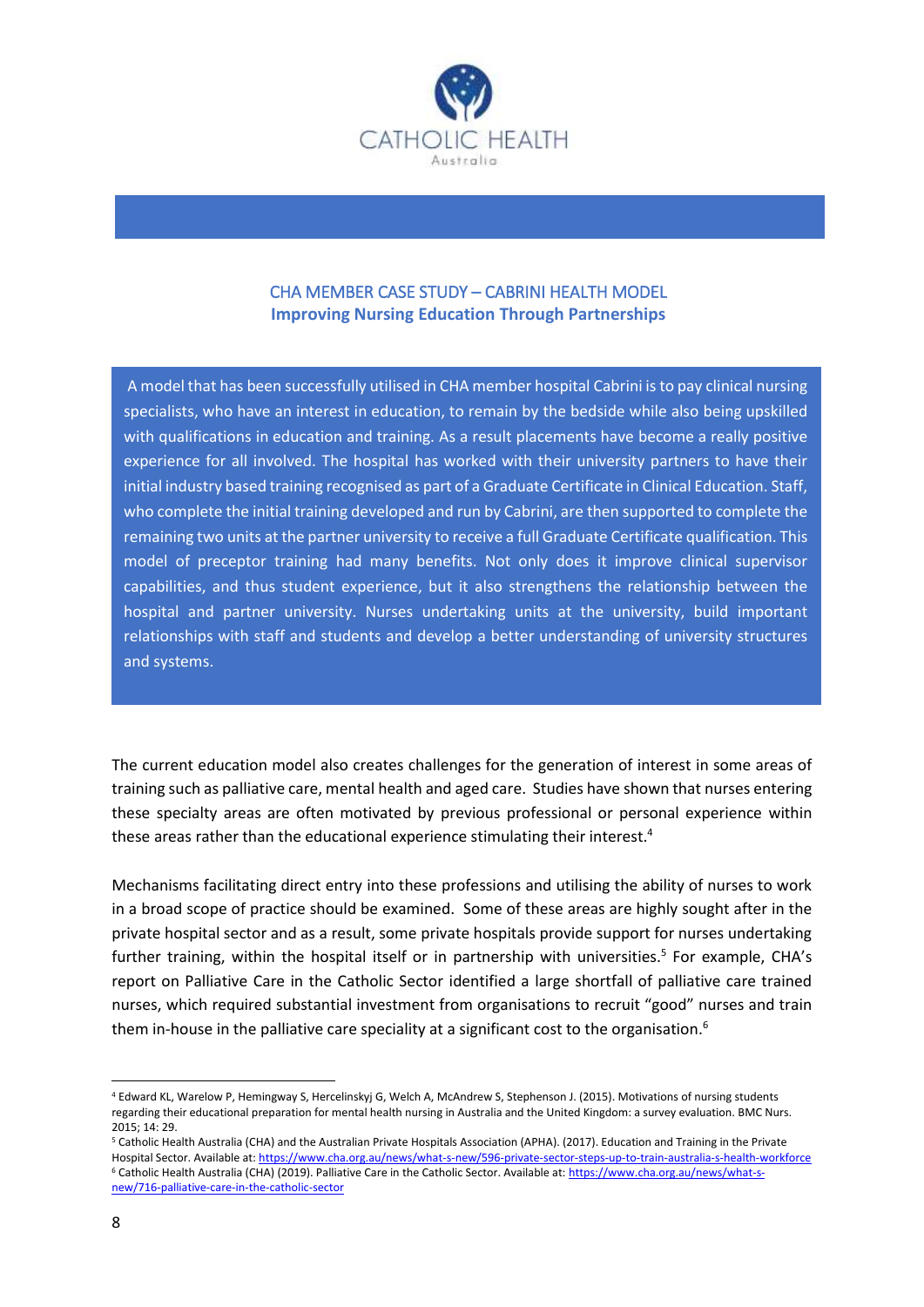

# **Recommendations**

- Work with the sector to gain consensus on the competencies required for work readiness and develop measures of minimum expectations following the completion of nursing education.
- Introduce standardised enrolment requirements for nursing that ensure appropriate quality of students enter the profession, such as a minimum ATAR for university entry nationally, or an interview process for vocational qualifications.
- Ensure that all nurses are receiving an education from a workforce that has up to date knowledge of nursing practice.
- Fund and support health services and education providers to ensure all nursing students are accessing appropriate, relevant, and sufficient clinical placements that enable them to have the required skillset when entering the workforce.

#### Graduate and Transition Programs

CHA's members provide pre-registration, post-graduate training and transition to practice programs. Transition to practice programs occur once the formal educational process of nursing training is completed, whether it be through vocational training or university, and a nurse has completed their registration with the Nursing and Midwifery Board of Australia. This transition is often a stressful period for a nurse which in some cases is due to a lack of practice expertise and confidence in a new clinical environment. 7

CHA members provide new graduates with support, mentoring and guidance to assist in this transition process at an enormous cost to the organisations. In 2017, the Australian Private Hospitals Association (APHA) and CHA published a report on training in the private sector, which estimated the private sector spent \$16.5 million in formal training programs for nurse graduates, which translated into more than 1,400 graduate nursing positions.<sup>8</sup>

Australia produces many high-quality nursing students that are unable to secure a placement in graduate programs. The CHA/APHA report highlights that most graduate programs in the private sector are found in larger acute hospitals, with only a third of private acute group D hospitals, half of private acute psychiatric hospitals, and under two-thirds of private rehabilitation hospitals offering

<sup>8</sup> Catholic Health Australia (CHA) and the Australian Private Hospitals Association (APHA). (2017). Education and Training in the Private Hospital Sector. Available at:<https://www.cha.org.au/news/what-s-new/596-private-sector-steps-up-to-train-australia-s-health-workforce>

<sup>1</sup> <sup>7</sup> Duchscher J. (2008). Process of Becoming: The Stages of New Nursing Graduate Professional Role Transition. The Journal of Continuing Education in Nursing; 39(10).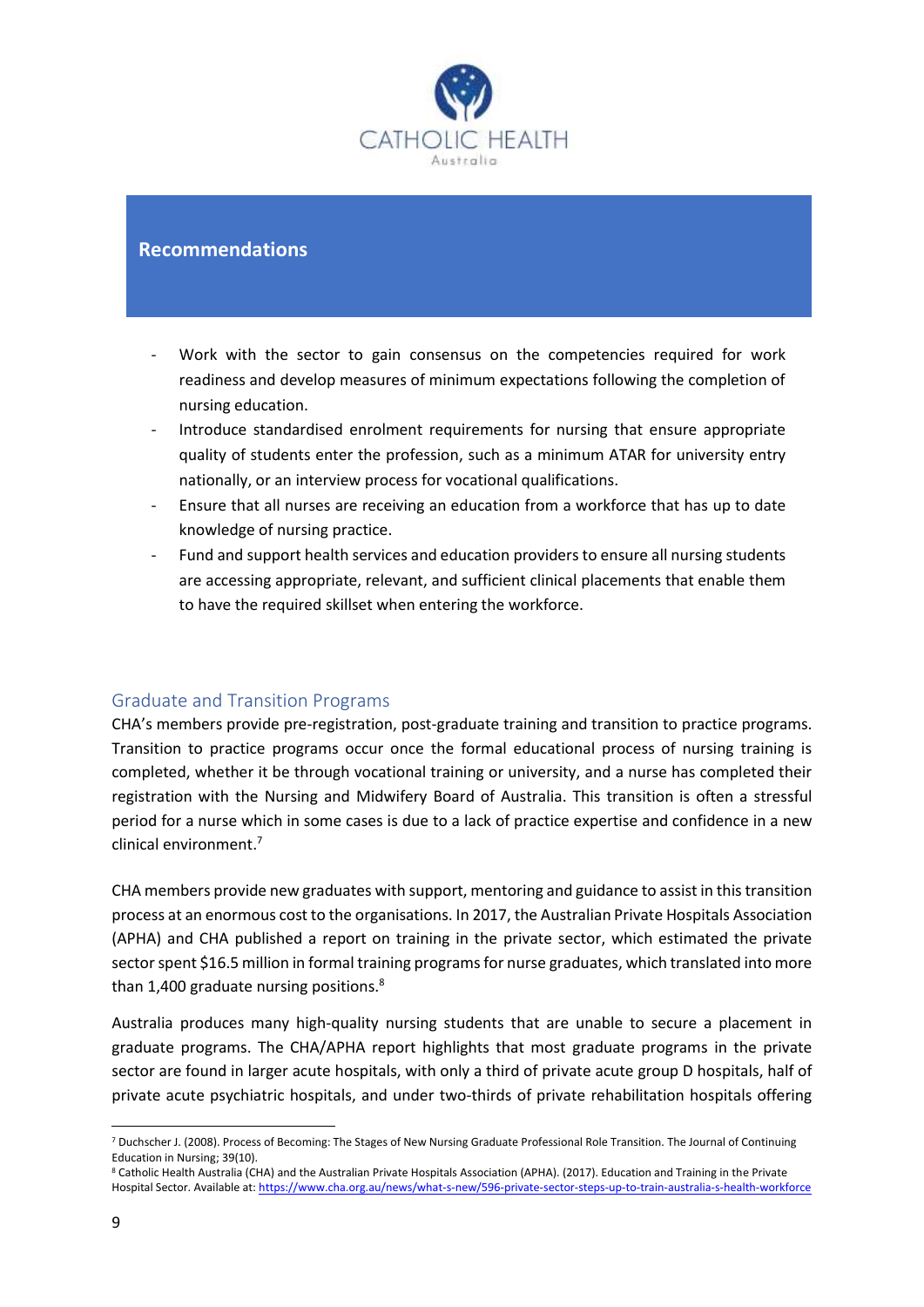

graduate programs.<sup>9</sup> There is scope and interest within the private hospital sector to expand formal training for nursing graduates, however development of training opportunities requires external funding and a review of accreditation requirements.

An effective model that has been implemented in CHA members' private hospitals is allowing the intake of graduates based on work-need throughout the year. This helps to avoid the safety issues surrounding a large intake of novice health practitioners at a single point in time. It also allows for more individualised support within the graduate program as there is continual education and training available year round. Those who require additional support are easily able to access it when required. Offering demand-led graduate programs however, is therefore liable to fluctuate significantly and some hospitals offer few or no places due to the inability to offer employment at the completion of the program.

Experience within CHA's membership also shows that graduate programs are more effective when new graduates are not continually moved through rotations within their first year of practice. CHA member hospital Cabrini has implemented a model where new graduates choose an area of practice within which they are then placed for the duration of their graduate program. This model has proven highly effective as it allows new graduates to gain greater confidence in their preferred area of practice and become engaged and respected members of the nursing teams. Literature shows that these elements protect new graduates against the experience of transition shock, characterised by feelings of disorientation, confusion, doubt and loss when entering the workforce that can lead to burnout and new nursers leaving the profession.<sup>10</sup> This model has also been of financial benefit to Cabrini reducing the significant resource and training costs of moving and retraining graduates in new areas every few months.

Current projections predict that, with Australia's increasingly elderly population and growing rates of chronic disease, the financial and resource costs of providing healthcare will grow significantly in coming years.<sup>11</sup> Nurses, who account for the largest proportion of the health workforce, will likely shoulder the greatest burden of these additional care needs. It is thus vital to establish adequate funding models that support health services to educate the future nursing workforce. As indicated CHA health services currently provide a significant portion of the cost of training nurse graduates. However, this will become unsustainable if future projections are realised. Increased funding across both the public and private sector will enable provision of adequate support and training to allow the nursing workforce to grow and upskill to meet future health needs. With increased resources, CHA hospitals can create more individualised, supportive graduate programs, upskill current nursing staff to develop clinical and leadership competencies, and facilitate the increased provision of diverse and appropriate clinical placements for students.

**<sup>.</sup>** 9 Ibid

 $10$  Ihid

<sup>&</sup>lt;sup>11</sup> Goss J. (2008). Projection of Australian health care expenditure by disease, 2003 to 2033. Cat. no. HWE 43.Canberra: AIHW.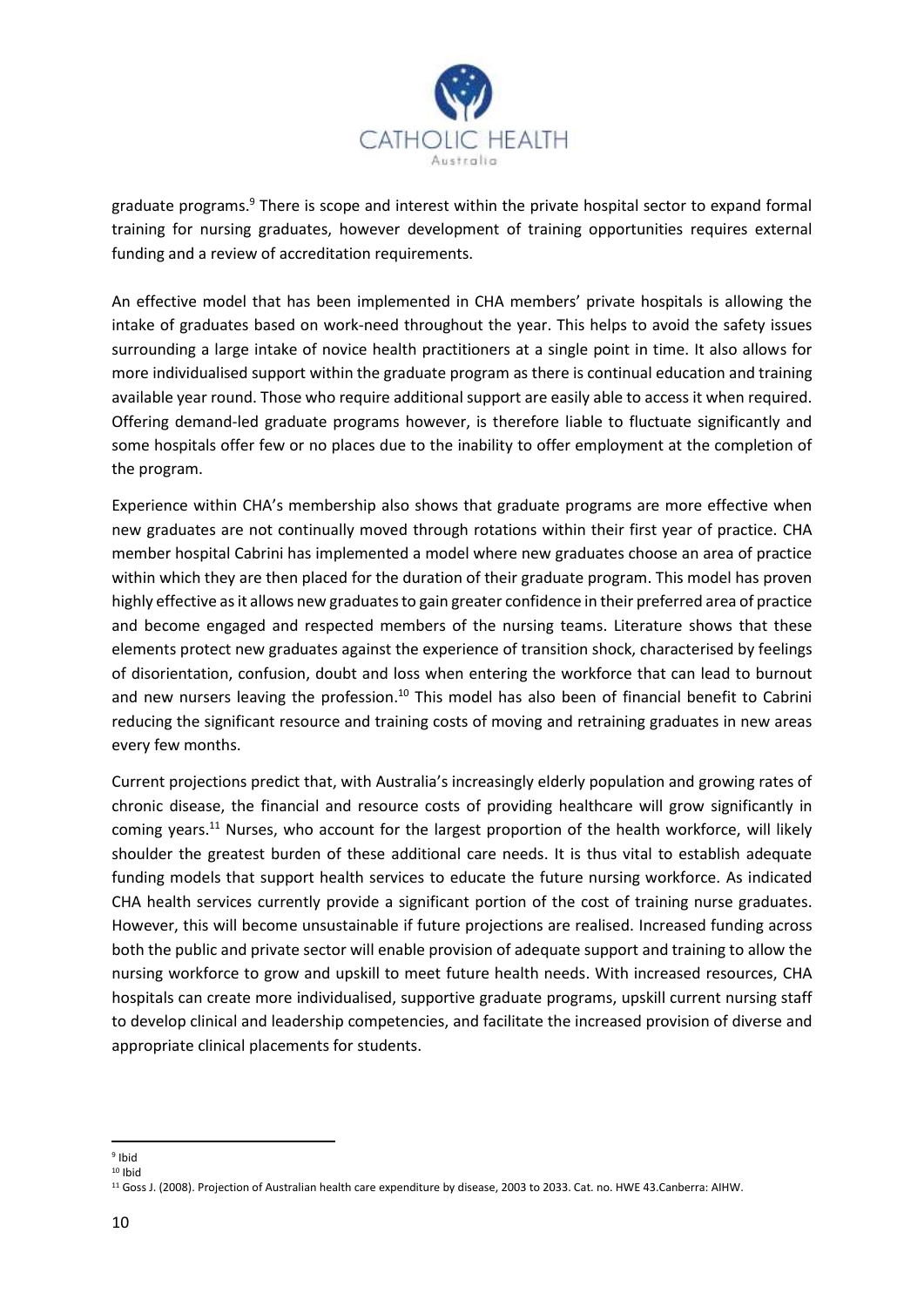

### **Recommendations**

Significantly increase funding in both the public and private sectors to enable health services to provide sufficient training to meet the future needs of the health workforce.

# Scope and Articulation of Nursing Roles

In Australia, nursing scope of practice and roles are informed by a number of standards and guidelines, such as practice standards and codes of professional conduct, including those published by the Nursing and Midwifery Board of Australia. Nursing limits of practice, previously defined by registering bodies, is now the responsibility of the profession and the individual nurse in recognition of the dynamic nature of nursing practice and to minimise role confusion.<sup>12</sup>

The scope of practice, describing a collection of functions a nurse performs, is a poorly understood concept in the Australian context, yet it is critical in order to understand the distinct and valuable role that all nurses, including enrolled nurses (ENs), registered nurses (RNs) and advance practice nurses (APs), play in the nursing workforce. Key issues in the scope of nursing work relate to difficulty in applying legislated frameworks to practice in the clinical setting rather than any overt or limiting local policy directive. This must be cognisant of the influence of local context, an individual's educational preparation, skills, knowledge and need for workforce flexibility to meet local contexts.<sup>13</sup>

However, it is not just ENs, RNs and APs whose roles require further definition. Recently, the Australian College of Nurses (ACN) released a White paper on Regulation of the Unregulated Health Care Workforce Across the Health System. This paper acknowledges the increasing trend in unregulated healthcare workers (URHWs) to deliver services that should be considered to be beyond an URHW's role and rather should be within the scope of a nursing role. While this may be financially advantageous for organisations in the short term, it creates an additional level of complexity and unpredictability in the supervision provided by RNs, and therefore overall patient safety and quality of care.<sup>14</sup> In addition, there remains no regulation of the educational requirements to undertake an URHW role as a result of a workforce comprised of numerous roles, titles and work settings.<sup>15</sup>

CHA supports the ACN recommendation that UHCWs must be regulated and nationally consistent nomenclature/titles, code of conduct, professional standards, scope of practice and educational requirements must be developed and implemented. The preliminary hearings in the Royal

**.** 

<sup>&</sup>lt;sup>12</sup> Birks M, Davis J, Smithson J, Cant R. Registered nurse scope of practice in Australia: an integrative review of the literature. Contemp Nurse. 2016 Oct;52(5):522-543.

<sup>&</sup>lt;sup>13</sup> Castner J, Grinslade S, Guay J, Hettinger AZ, Seo JY, Boris L. (2013). Registered nurse scope of practice and ED complaint-specific protocols. J Emerg Nurs; 39(5), 467–473: D'Amour D, Dubois CA, Déry J, Clarke S, Tchouaket É., Blais R, Rivard M. (2012). Measuring actual

scope of nursing practice: A new tool for nurse leaders. J Nursing Admin; 42(5), 248–255.

<sup>&</sup>lt;sup>14</sup> Roche MA, Duffield CM, Friedman S, Dimitrelis S, Rowbotham S. (2016). Regulated and unregulated nurses in the acute hospital setting: Tasks performed, delayed or not completed. J Clin Nurs; 25, 153-162.

<sup>15</sup> Australian Skills Quality Authority. (2015). Training for Aged and Community Care in Australia, Canberra: ASQA. Accessed 18/8/2019 at: [https://www.asqa.gov.au/sites/default/files/Strategic\\_Reviews\\_2013\\_Aged\\_Care\\_Report.pdf?v=1508135481](https://www.asqa.gov.au/sites/default/files/Strategic_Reviews_2013_Aged_Care_Report.pdf?v=1508135481)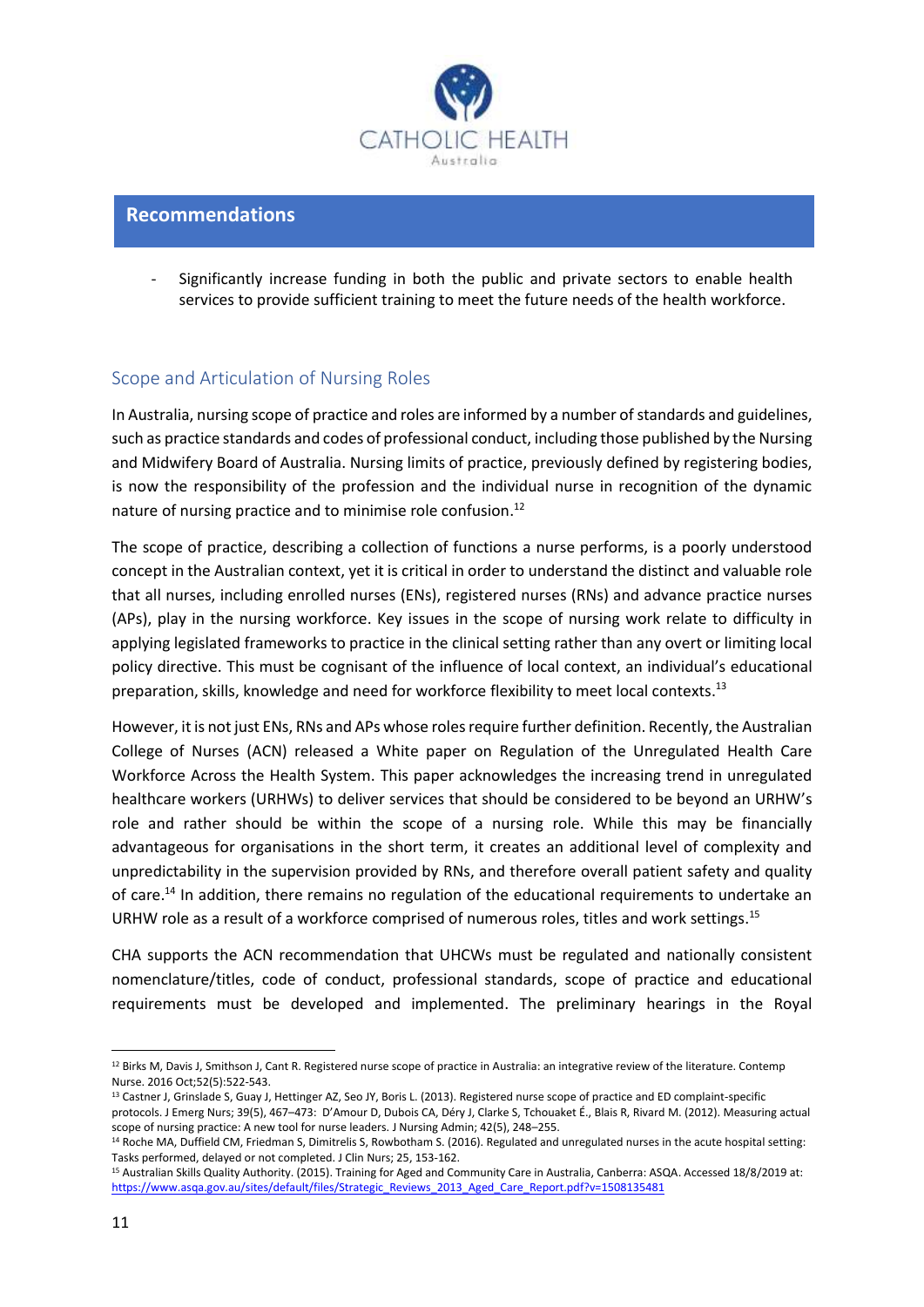

Commission into Safety and Quality in Aged Care highlights the urgency of regulation of this workforce, which CHA strongly recommends is also considered within the scope of this review.

## **Recommendations**

- Develop nationally consistent nomenclature/titles, code of conduct, professional standards, scope of practice and educational requirements.
- Introduce regulation of the unregulated healthcare workforce.

## Factors that affect the choice of nursing as an occupation, including for men

According to the extensive joint workforce survey of CHA/APHA nurses, the main factors impacting on their choice to enter nursing as a profession is the rewarding nature of the career and work. <sup>16</sup> Our survey found that nursing is chosen because it is a rewarding career (71%), the ability to help people (69%), the opportunities for career development (36%) and professional development (33%) and the hours of work required (13%). These results were similar between male and female nurses.

Nursing is sometimes publically perceived as less prestigious and less respectable than other areas of the health profession such as medicine. This perception needs to change through education and advocacy highlighting the many benefits of a nursing career such as those identified in the CHA/APHA survey.

CHA recognises that the Commonwealth Government Office of the Chief Nursing and Midwifery Officer is currently advocating to change public perception through its support of the global Nursing Now campaign initiated by the World Health Organization and The International Council of Nursing. CHA fully supports the Nursing Now campaign and would support the expansion and further promotion of advocacy that endeavors to raise the status and profile of nurses throughout Australia.<sup>17</sup>

It is an ethical obligation of government to support Australia's growing diverse population to achieve great health outcomes. Results from the 2016 Australian Bureau of Statistics (ABS) census demonstrate that 49 per cent of Australians had been born overseas, or had a parent born overseas, and there were over 300 different languages spoken in Australian homes.<sup>18</sup> It is therefore important that measures are implemented that support and encourage diversity amongst the nursing workforce to reflect the diversity of the Australian population. Increasing diversity in the nursing workforce includes supporting students from diverse backgrounds in order to attract them to the nursing profession. The model of introducing vocational training courses for nursing as part of the high school

1

<sup>&</sup>lt;sup>16</sup> Catholic Health Australia (CHA) and the Australian Private Hospitals Association (APHA). (2017). Education and Training in the Private Hospital Sector. Available at:<https://www.cha.org.au/news/what-s-new/596-private-sector-steps-up-to-train-australia-s-health-workforce> <sup>17</sup>World Health Organization and The International Council of Nursing, *Nursing Now*, viewed 19 Jun[e https://www.nursingnow.org/](https://www.nursingnow.org/) <sup>18</sup> Australian Bureau of Statistics, *2016 Census: Multicultural*. Available at <https://www.abs.gov.au/ausstats/abs@.nsf/lookup/Media%20Release3>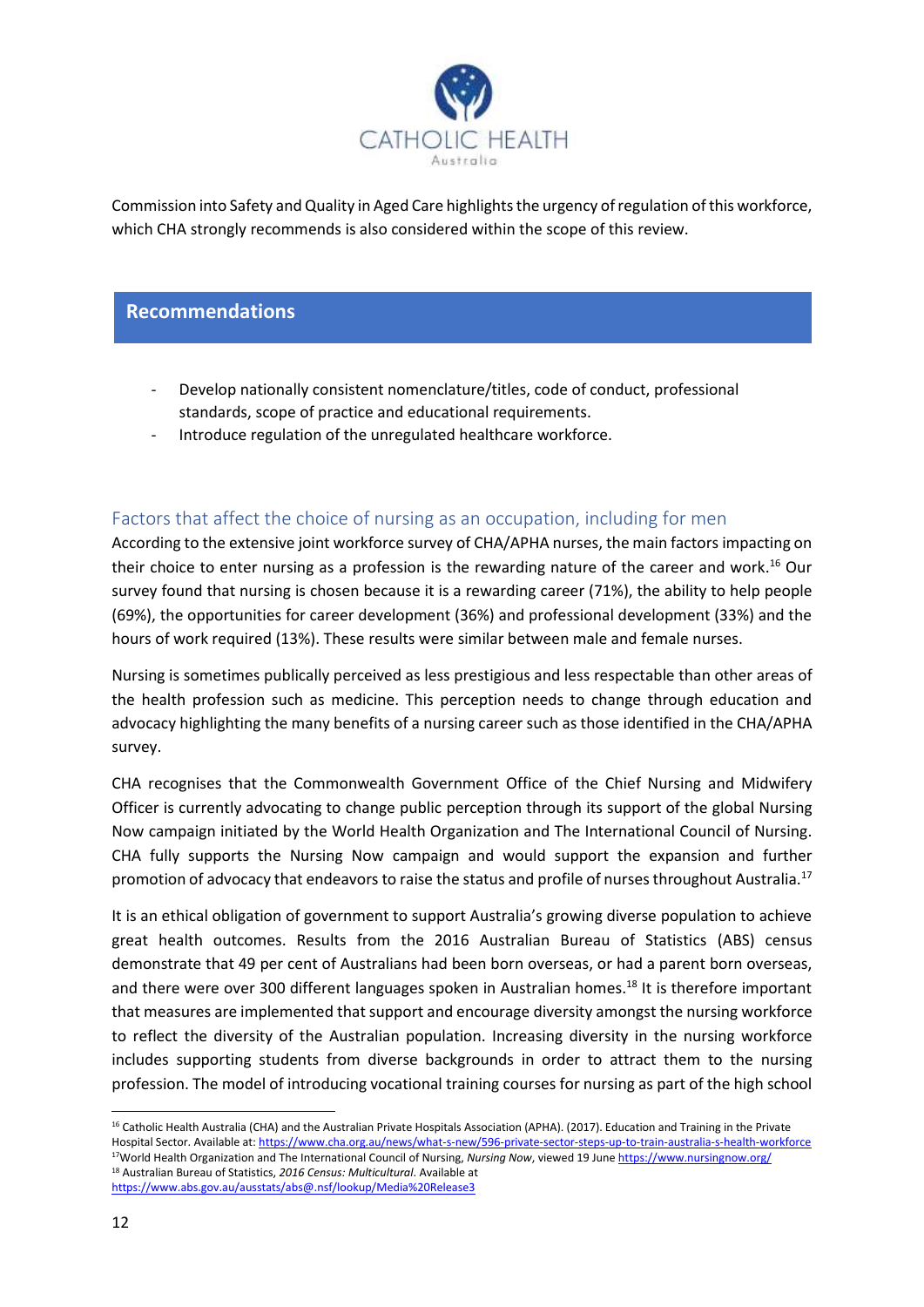

certificate curriculum, which could be targeted to areas with diverse population, warrants further investigation. The increased provision of nursing scholarships, financial supports, and revision of International English Language Testing System (IELTS) requirements for those wishing to study nursing from diverse backgrounds may also aid the development of a more diverse nursing workforce.

## **Recommendations**

- Continue to advocate to raise the status and profile of nursing through educational campaigns that promote the substantial benefits of a career in nursing and value to the community.
- Explore opportunities that enable people from diverse backgrounds to access nursing educational pathways.

# Australian Nursing in the International Context

Skilled migration and international students form a critical part of the Australian nursing workforce. When Australia introduced an un-capped market for international university students, international enrolments for university and vocational based nursing education increased dramatically. However, there have been concerns expressed regarding consistency in the preparedness of international students to undertake studies and increasing pressure upon assessors to ensure international students graduate.

Issues with skilled migration extend beyond international student intake. There are examples within the visa system that prevent hospitals from training or employing skilled migrants, including bureaucracy and timeframes, restrictions on consideration of experience in visa applications and English language requirements. Current skilled migration laws also make it difficult for employers to hire international nurses. Visa frameworks in this context should be reviewed.

### **Recommendations**

- Investigate the consistency of competencies of international student graduates entering and exiting the Australian university system.
- Review visa frameworks that prevent the ability of the health sector to hire some skilled migrants.

#### Concerns Regarding the Review Process

CHA has concerns regarding the lack of context to the Terms of Reference (TOR) of the review, the lack of representation of students and consumers on the advisory board and the brevity of the